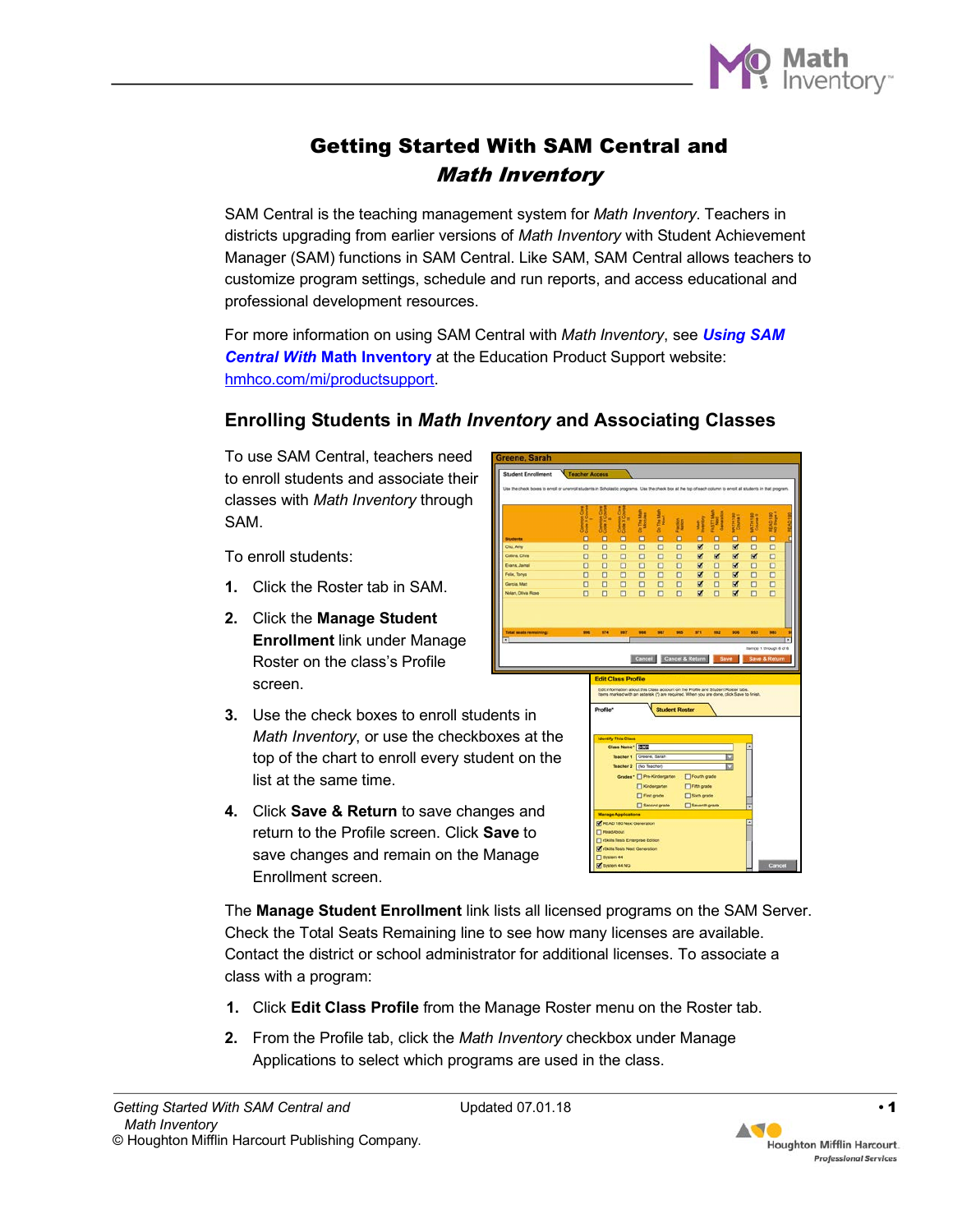

## **Logging In to SAM Central**

To access SAM Central, teachers need to log in to their Educator Access screen (see your district or school SAM administrator for help or more information).

**Teachers in Districts With Locally Installed SAM Servers**



Teachers in districts that use locally installed SAM Servers with *Math Inventory* installed see a SAM icon and a SAM Central icon on the Educator Access screen. Click the SAM Central icon to log in to SAM Central.

| <b>SAM Central</b> Powered by SAM                                                                                                                                                                                      | Trouble logging in? Check your district |
|------------------------------------------------------------------------------------------------------------------------------------------------------------------------------------------------------------------------|-----------------------------------------|
| Please enter your SAM username and password to access<br>SAM, Dashboards, or SAM Central.<br><b>Username</b><br>Password<br>Login<br>Copyright C by Houghton Mifflin Harcourt Publishing Company. All rights reserved. |                                         |

Log in with a SAM username and password to go directly to the SAM Central Home screen.